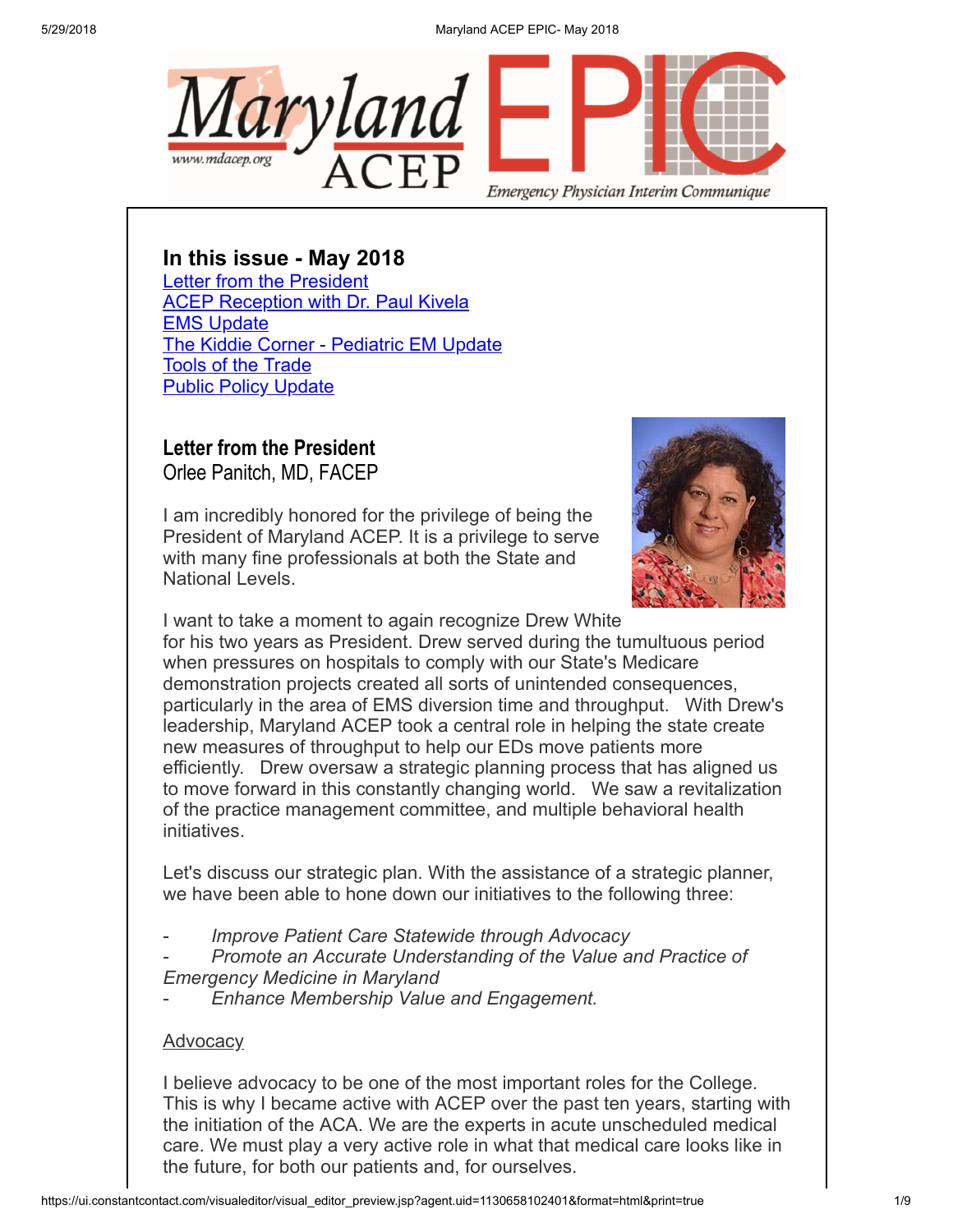To be effective we need to identify the areas that we believe to be critically important to our patients' health, i.e., access to mental health care, improving emergency department throughout and giving patients access to opiate addiction programs.

Identification of these areas has already begun. At this very session we had a very robust public policy committee. The very active trial bar nearly succeeded in passing a bill that would have repealed the requirement that experts only spend up to 20% of their time as expert witnesses. That bill would have benefitted only the trial lawyers. Utilization would increase, patients would be misled by overzealous attorneys and physicians would be subject to frivolous suits. Maryland ACEP, in collaboration with MedChi and other provider stakeholders, proved that we can garner overwhelming bipartisan support to kill this bill. Leveraging from this accomplishment, Maryland ACEP should take the lead and be proactive to create coalitions with our peers to redefine what a medical expert actually is.

We should also continue to pay close attention to Medicaid reimbursement. In Maryland, we enjoyed parity with Medicaid and Medicare several years ago. Over the past few years, the level has eroded, and where we were once at nearly 100% parity, we have diminished to 92% in 2018 with a slight bump up in 2019 to 93%. There is work to be done here.

To be good advocates we must be at the table. If you are not at the table, you are on the menu.We need to be helping make decisions. The Maryland legislature should not be deciding what CME we need to do. We need to sit on key committees like the HSCRC, PDMP, MHA WorkGroups, etc.

We are the experts regarding best practices! This is where our Practice Management Committee and our public policy committees can collaborate. We need to take the lead in making substance abuse treatment more accessible, promoting telemedicine and getting more comprehensive psychiatric care to the people.

We have real work to do. We need to expand on the work we have already done with the media to make sure that we are the *only authority in Maryland* on emergency care.

Promote an Accurate Understanding of the Value and Practice of Emergency Medicine in Maryland

The second initiative ties in closely to the first. This is an election year. The entire legislature, the county governments and the governorship are all up for change. We will have many new legislators that do not know us so, we need to teach them. We need to build a library so we no longer shudder when we hear reports that are clearly inaccurate. We need to have our voice heard in social media forums. To our younger members, here is your initiative. We desperately need your help here. Lastly, we need to adopt feasible goals, schedule and content management plan for EPIC publication.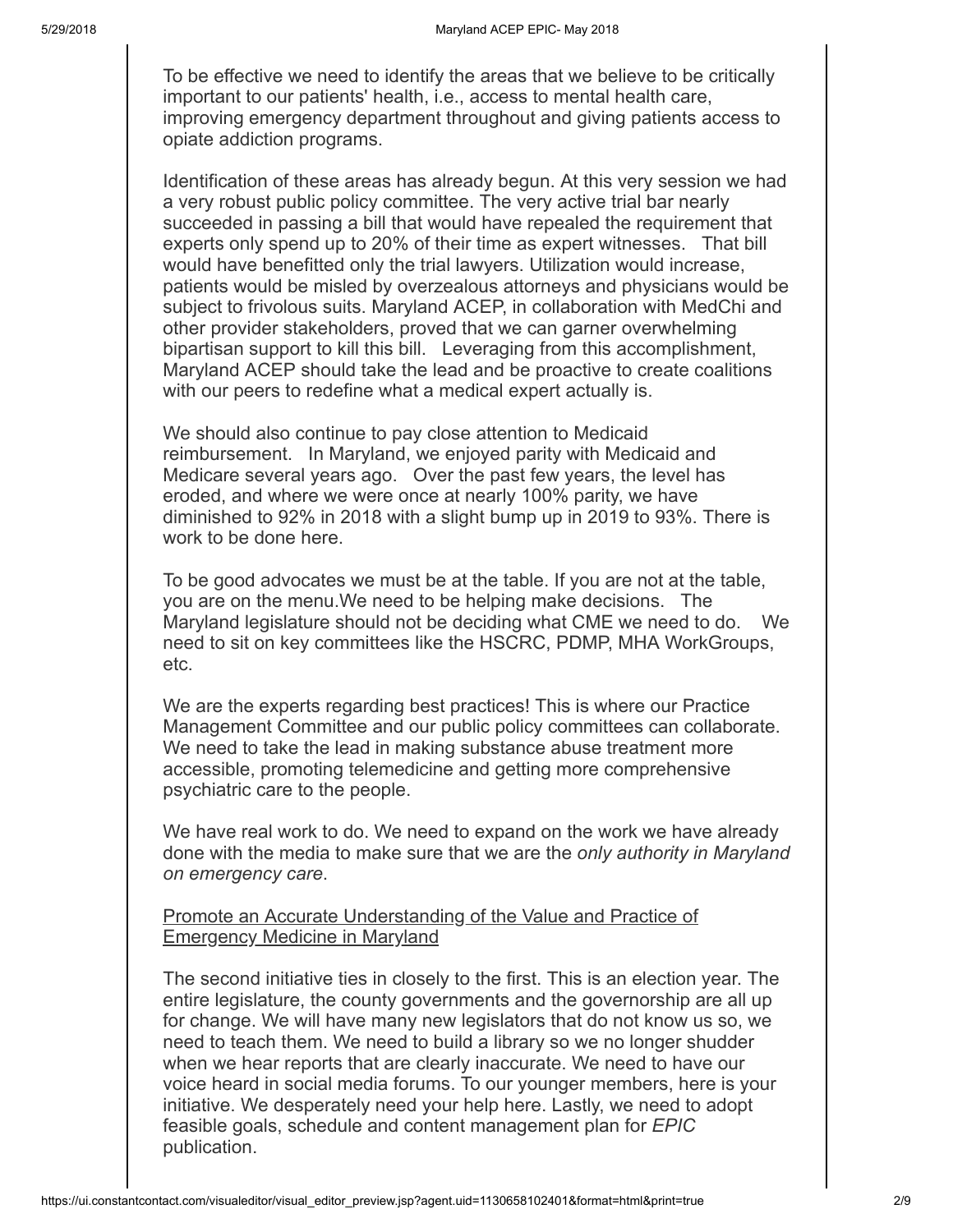#### Enhance Membership Value and Engagement

Everyone needs to get something out of their participation with ACEP. This isn't a charity. Participation is not mandatory. For people to give up their time to get involved, there needs to be a value proposition.

We need to give better feedback to our members on our numerous project. We need to effectively let members know what projects are out there and what their contributions are.

We need benefits that include wellness activities and exclusive career enhancement opportunities. We do a great job of taking care of patients; we need to take better care of ourselves. Physician wellness is critically important to maintain our practices and, to avoid burnout.

We are much stronger when we represent the wonderful diversity we represent; everyone needs a voice.

We need to develop a strategy for engaging and recruiting newly graduated emergency medicine physicians. They [you] are the future; that voice should be the loudest!

We need to leverage social media to share membership advantages and promote dialogue on emergency medicine news and themes.

I'm optimistic. The practice of medicine is changing daily and we have an opportunity to mold it. Please take a part in this process; take an active role in ACEP. Join committees, help us communicate ... help us advocate.

<span id="page-2-0"></span>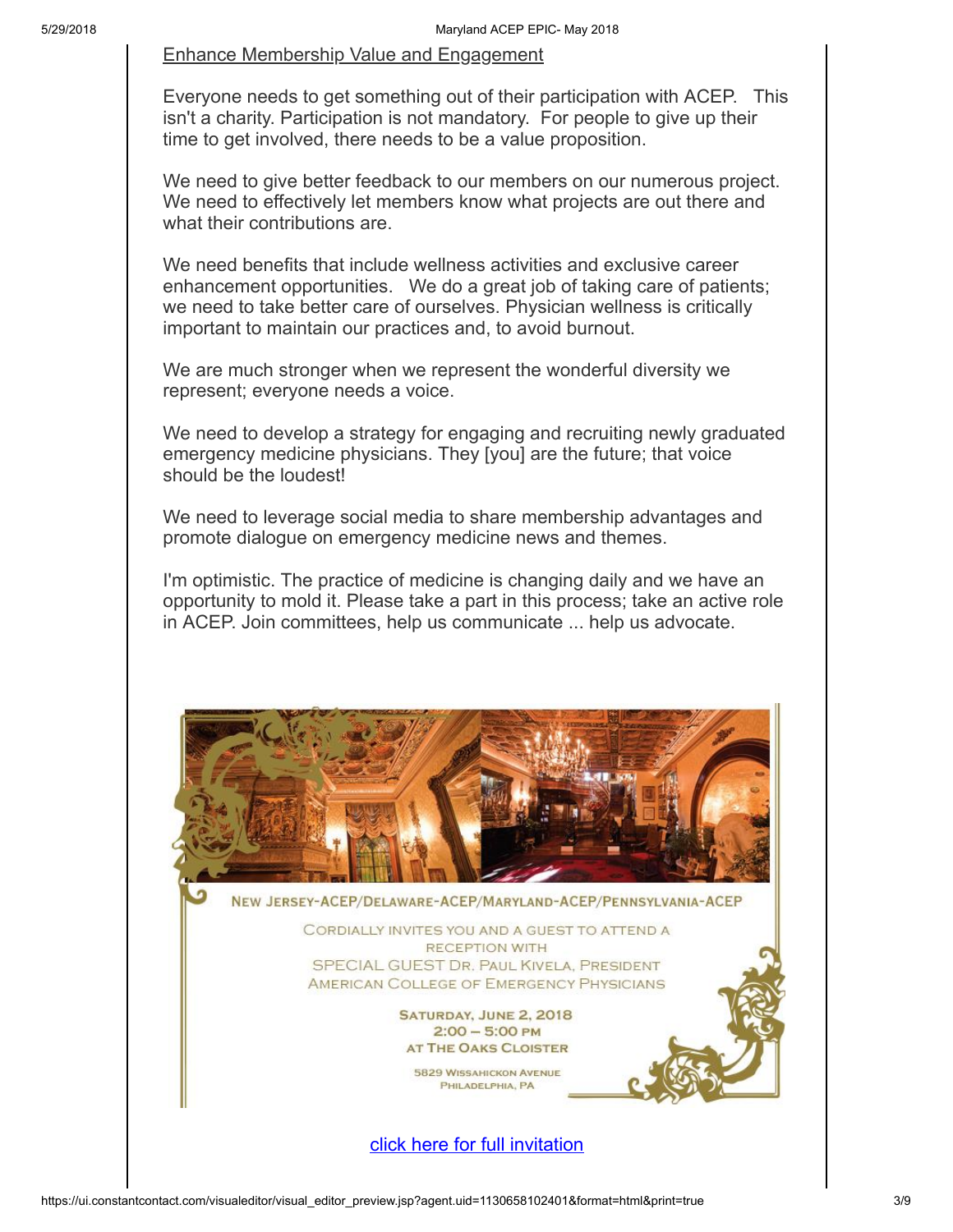### <span id="page-3-0"></span>EMS Update Timothy Chizmar, MD, FACEP MD ACEP EMS Committee Chair

#### Protocol Updates for 2018

There are a few updates to the Maryland Medical



Protocols for EMS Providers that become effective on July 1, 2018. These are a few highlights of important changes. For a full protocol update, please visit [www.miemss.org](http://www.miemss.org/) (Hospitals tab) or contact your hospital base station medical director. As a reminder, all Maryland ED base station physicians must complete the annual EMS protocol update at your respective hospitals prior to July 1 every year.

#### Ketamine

ALS Providers will be able to administer ketamine for patients with excited delirium. Previously, providers were limited to haloperidol or midazolam for management of severely agitated patients. The goal with rapid treatment with ketamine is to promote safety for the patient, EMS providers and law enforcement. Excited delirium patients are at high risk of death and minimizing physical struggle with rapid sedation is a central tenet of management.

ALS providers may administer ketamine 1 mg/kg IV/IO, with max single dose of 100mg, may repeat x1 dose (total dose 200mg IV). Medical consultation is *not* required for 1<sup>st</sup> or 2<sup>nd</sup> dose by IV/IO route. If there is persistent agitation despite two doses of ketamine, the provider is advised to give a dose of midazolam 2.5mg IV/IO. For the intramuscular route, a dose of ketamine 4mg/kg IM can be given without medical consultation. If there is persistent agitation give midazolam 5mg IM. Medical consult is required for an additional dose of ketamine 4mg/kg IM, if necessary.

A medical consultation is required prior to administration of ketamine for children who have not reached their 13<sup>th</sup> birthday. The recommended dosing in mg/kg is the same as for adult patients.

There is an emphasis on not giving haloperidol or diphenhydramine in EXDS patients, as these medications may prolong QTc or precipitate seizure activity.

ALS providers will also be able to administer "low dose" ketamine, at an initial dose of 0.2 mg/kg IV, slow over 1-2 minutes, max single dose 20mg, for pain management. Intranasal and intramuscular routes with dosing regimens are also contained in the new protocol. The patient would qualify for this protocol, which is an alternative to opioid-based (morphine or fentanyl) pain management, if they have moderate to severe pain.

Dextrose 10% (D10)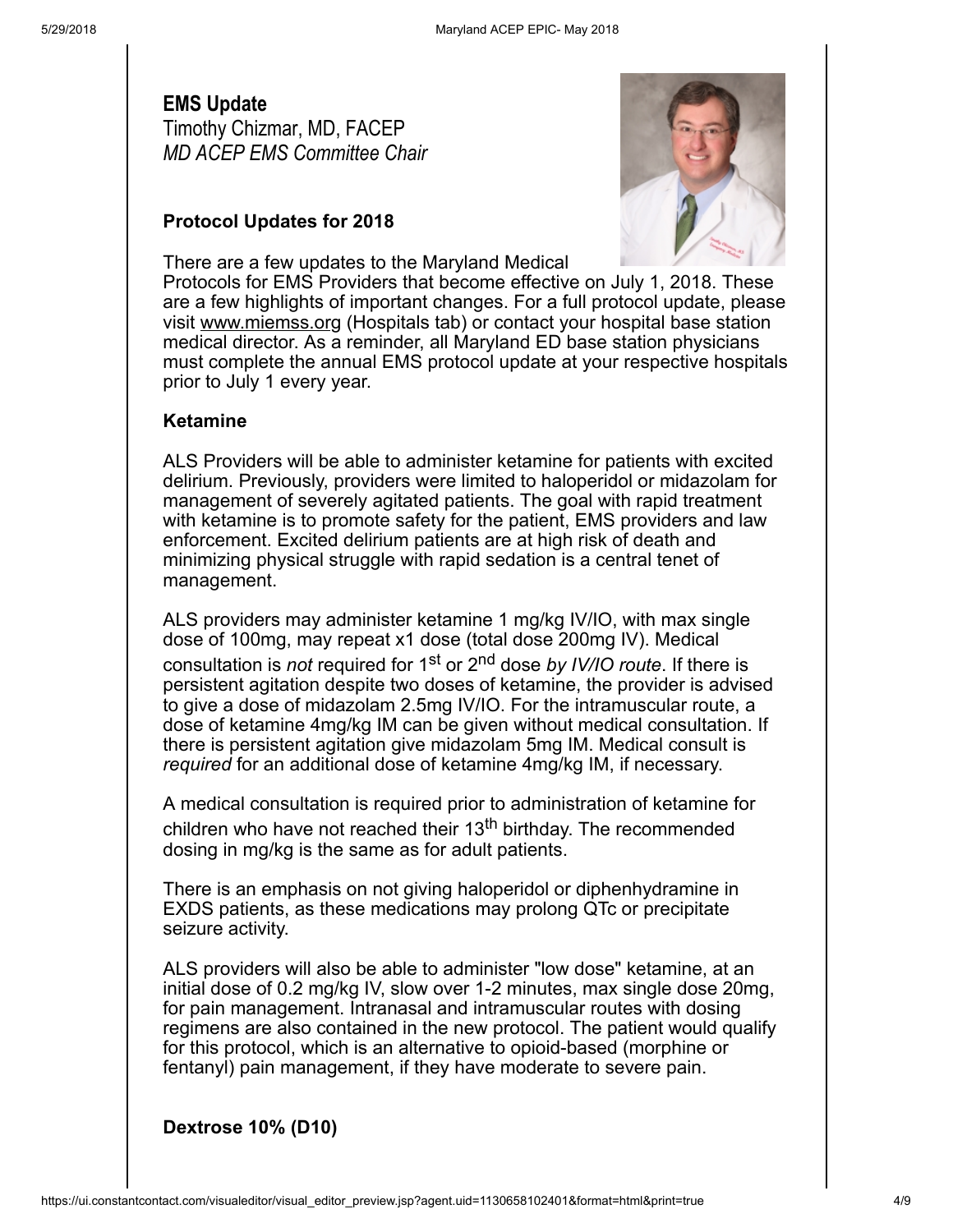ALS providers may administer dextrose 10% (D10) to patients of all ages for hypoglycemia, as noted below. In the past, providers may have given D10 or D25 to some pediatric patients. Providers may still administer D50 to adults.

D10 for adults with glucose <70: administer 50 mL boluses of D10 every minute, up to a maximum of 250 mL of D10. Titrate to normal mental status or glucose >90. For persistent hypoglycemia, this dosing regimen may be repeated.

D10 for children 5 years to 18<sup>th</sup> birthday, glucose <70: administer 2-4 mL/kg of D10

D10 for children 28 days to 4 years, glucose <70: administer 2-4 mL/kg of D10

D10 for children under 28 days, glucose <40: administer 2 mL/kg of D10

For patients without intravenous access, glucagon by the intramuscular (IM) or intranasal (IN) route is another option allowed in protocol.

#### Stroke Alert

In light of the recent DAWN and DEFUSE 3 trials, which have shown improved functional outcomes for select ischemic stroke patients who are treated with interventional therapy up to 24 hours after last time known normal, our guidance to EMS on the transport of these patients has changed.

EMS will transport all patients with suspected stroke and symptom onset within the past 24 hours to the closest Primary or Comprehensive Stroke Center and indicate "priority one, stroke alert" in their consultation.

While it is appreciated that only select ischemic stroke patients, such as those with suspected large vessel occlusions, will be appropriate for clot retrieval or interventional therapy, this is a judgment that will need to be made in the Emergency Department (not by EMS). At the present time, we will not ask EMS to bypass Primary Stroke Centers in favor of Comprehensive Stroke Centers based on the severity of the suspected stroke, except as noted below.

In Baltimore City, a research protocol will continue, in which acute stroke patients are transported preferentially to a Comprehensive Stroke Center if their Los Angeles Motor Scale (LAMS) score is 4 or greater; this higher score has a higher correlation with large vessel occlusion but it is not a perfect screening tool.

EMS providers are advised to obtain and document a phone number for one or more individuals who have details about the patient and their past medical history on their patient care report.

*The Maryland Chapter of the American College of Emergency Physicians wishes to thank our supporters and exhibitors of the 2018 Annual Educational Conference held on April 19, 2018:*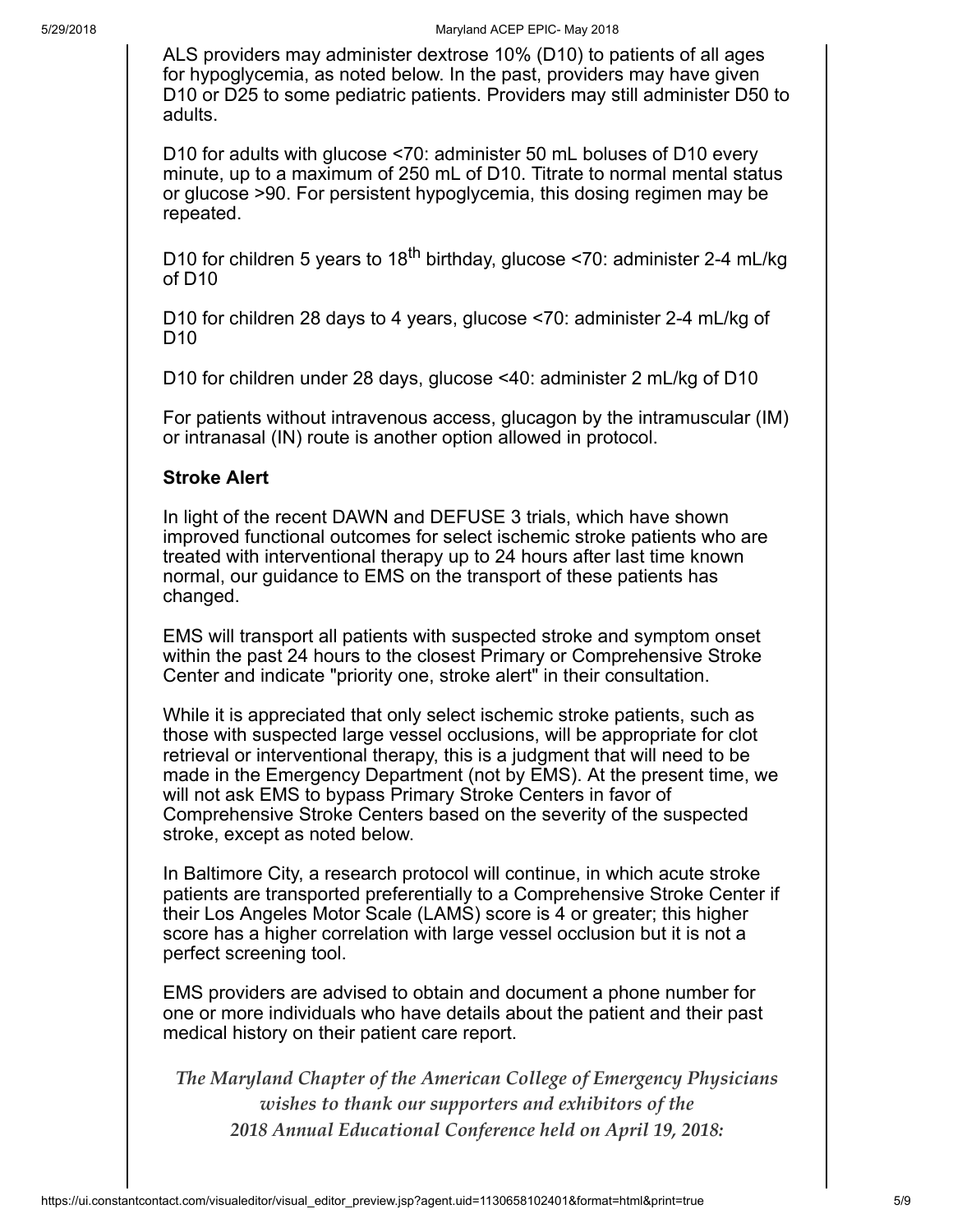5/29/2018 Maryland ACEP EPIC- May 2018

*Platinum supporter:*

# Alteon [Health](https://www.alteonhealth.com/)

*Gold Supporter:* [USACS](https://www.usacs.com/)

# *Silver Supporters:* University of Maryland Department of EM

### **Vituity**

*Exhibitors:*

Allergan

BMS / Pfizer

Boehringer Ingelheim

Clarius Mobile Health

CSL Behring

**Genentech** 

Janssen Pharmaceuticals

Melinta Therapeutics

Southern Illinois Healthcare

UPMC Emergency Medicine

# <span id="page-5-0"></span>Pediatric EM Update - The Kiddie Corner

Erik Schobitz, MD MD ACEP Pediatric EM Chair

Hi - I am Erik Schobitz and I am the Pediatric Emergency Medicine committee chairman for Maryland ACEP. We will be writing brief reviews of timely management issues for common pediatric complaints. These will be short, and are not meant as a guideline, rather a quick review to help you care for sick children. We will rely on common sources such as



Up To Date, journal review articles, Epocrates, Clinical Management Pathways, etc. for this endeavor. Thank you for reading and for caring for the kids of Maryland.

### Pediatric Asthma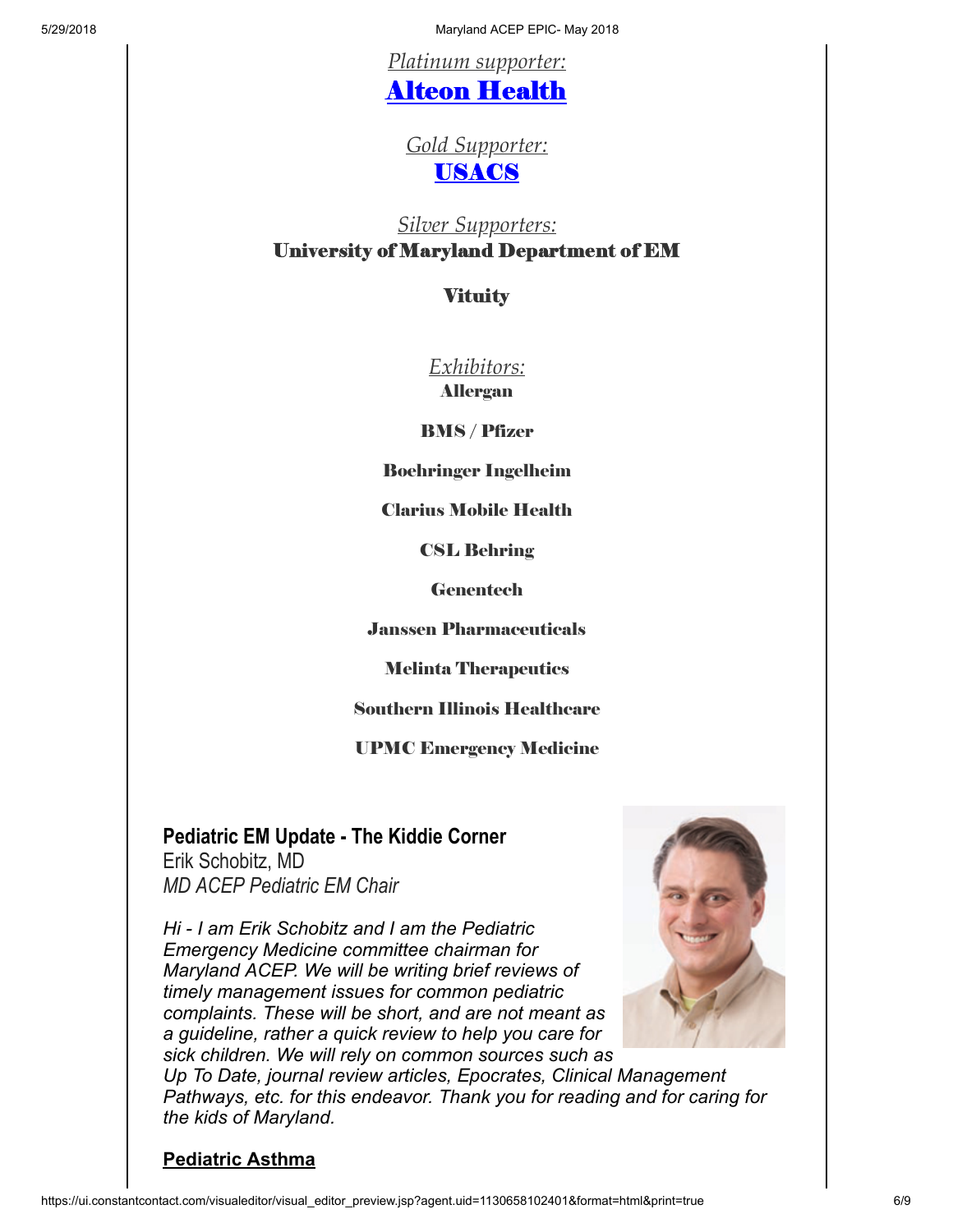Spring has sprung and the pollen is everywhere, so 'tis the season to be wheezin! We wanted to provide a brief review of current evaluation and treatments strategies for pediatric asthma.

A simple way to think of asthma is that it is reversible bronchoconstriction that occurs with increased secretions and underlying inflammation. Some Pediatricians call it recurrent wheezing or Reactive Airway Disease. To those of us who practice in the ED, this nuance doesn't change treatment. Our goal is to improve overall respiratory status by rapid reversal of airflow obstruction with bronchodilators, anticholinergics, and systemic glucocorticoids. For bronchoconstriction: Albuterol should be given at 2.5- 5mg via nebulizer every 20-30 minutes x 1 hour. An easy way to accomplish this goal in the busy ED for a sick asthmatic is to start a continuous albuterol nebulizer at 10-15mg/hr x 1 hour. When thinking about how to decide how much, ask yourself "will this patient end up in the PICU"? If you answer "yes", give 15mg, if you think "no", but know you are busy, then getting every 20-30 minute neb treatments will be difficult. Give 10mg over the hour - you can always give more. Remember that the side effects of Albuterol (tachycardia, jitteriness, nausea) are better tolerated in kids than adults so higher doses are not usually a problem for kids with healthy hearts.

We can treat the increased secretions of asthma with ipratropium bromide (atrovent). The dose is 0.25-0.5 mg neb and you can give it up to every 20 minutes for the first hour. Common practice is 0.5-1mg mixed in the 1-hour albuterol nebulizer. There is no proven benefit to continuing atrovent while hospitalized or when you discharge them. Treatment of the underlying inflammation with systemic steroids is key. Dexamethasone 0.6 mg/kg PO x 1 or x 2 - given 2 days apart has been shown to be well tolerated and is equal to a 5 day burst of prednisone. This was well studied by Dr. Faiqa Qureshi at CHKD and has been replicated many times over the ensuing years. As a parent - it's much easier to give one dose at home rather than four to young kids.

If patient is not improving, or they are worsening in front of you, there are more adjuncts. Magnesium sulfate 50-75mg/kg a maximum of 2 grams will relax smooth muscles in the lungs. We give this over 20 minutes so you may need to let pharmacy know this when they are preparing the medication. In kids so tight that it's hard to appreciate wheezing, because they were not moving air, you can add IM epinepherine, give an EpiPen JR for kids less than 25 kg, an EpiPen if > 25 kg. You can also treat with SQ terbutaline (dose 0.01mg /kg). If this fails, we are faced with a dilemma. You can add IV solumedrol and IV terbutaline; you should consider High Flow Nasal Cannula Oxygen. This will basically act as non-invasive PEEP. While different institutions have different protocols, 4-5 liters @ a FiO2 of 50% is a reasonable starting point for most patients. You need to titrate to effect quickly, for if this also fails, the patient will require intubation. If you need to intubate - remember they have air trapping so a pressure control strategy with a prolonged expiratory time may be beneficial.

Thanks for your attention and for all the work you do for our region's children!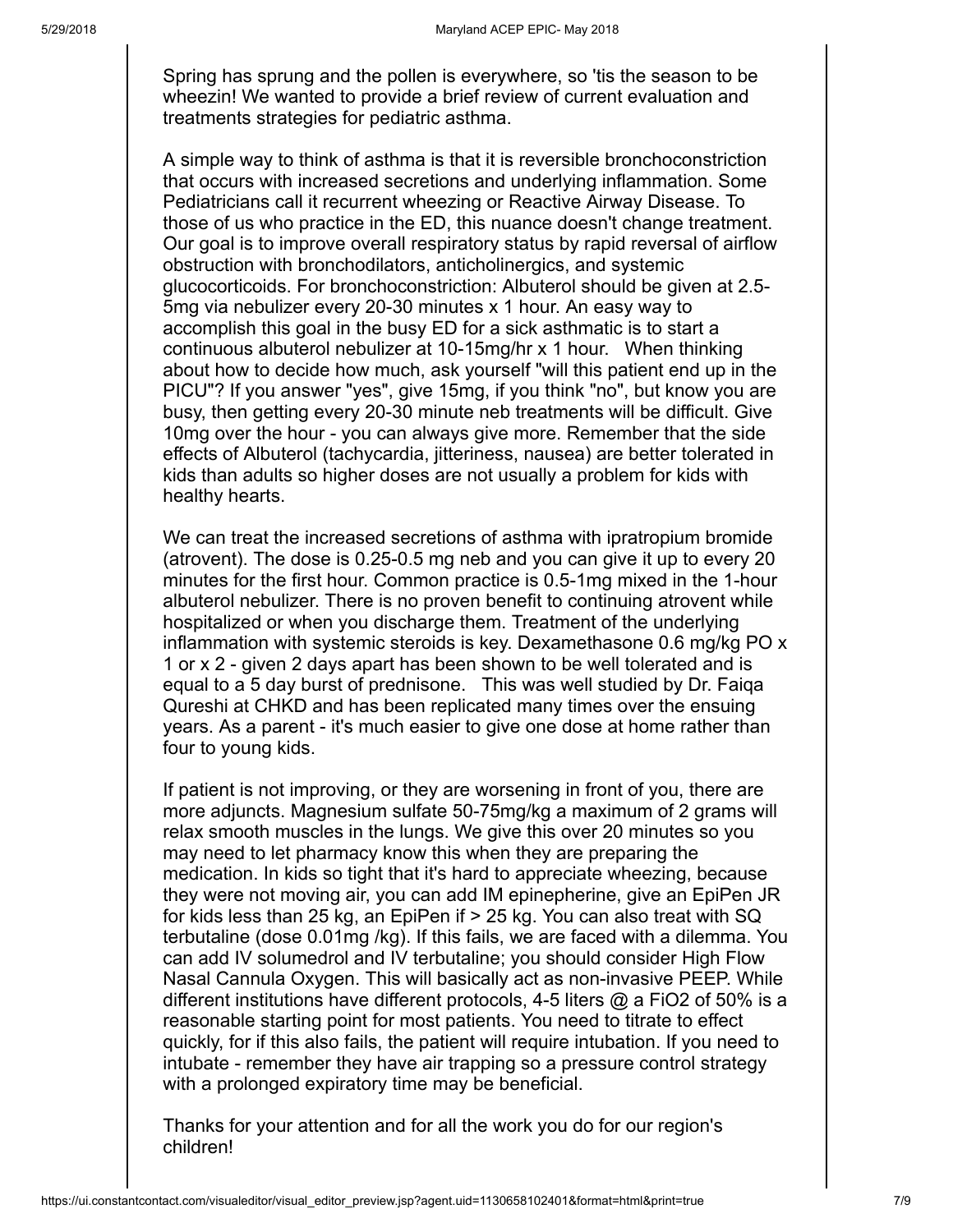### <span id="page-7-0"></span>TOOLS OF THE TRADE

Welcome to the EPIC. We would like to expand our publication to include your experiences starting with a HIPAA compliant section entitled: "Tools of the Trade".

Please send us your interesting, instructive, unusual cases to share in the EPIC. The next issue will be around the 4th of July holiday - we are looking for experiences specific to injuries of the summer- heat stroke, drowning, fireworks, etc.

Articles should be no more than 800 words, sent to [info@mdacep.org](mailto:lmyers@amrms.com). Deadline is June 18th for the July edition. We hope to hear from you!

### <span id="page-7-1"></span>Public Policy Update

Kyle Fischer, MD MD ACEP Public Policy Committee Chair



the Maryland General Assembly just finished another session of lawmaking. With elections in the near future, this year was filled with near-record levels of drama and excitement. Overall, over 3000 bills were



considered, with a sizeable amount relating to health care. Let's recap the session!

The award for most dramatic legislative performance undoubtable goes to Senate Bill 30/HB 1581. Drafted by Senator Ramirez and Delegate Vallario, this bill would have repealed Maryland's "80/20" rule for expert witnesses in medical malpractice cases, essentially legalizing non-practicing, professional plaintiff witnesses. Fortunately, this bill failed at the last minute. In the anxiety provoking final days, the bill passed through both chambers, but with slight differences in the House and Senate. As midnight approached on Sine Die, legislators were not able to resolve the difference, and the bill died when time ran out.

HB 1452/SB 1233 will likely have the biggest direct impact on emergency physicians in Maryland. As originally written, the bill would have required mandatory opioid-related CME for every CDS renewal. MD ACEP generally opposes legislative mandates for CME. However, in the setting of an unprecedented opioid epidemic, this was a bill almsot guaranteed to pass in an election year. We are pleased, however, that we were able to constructively work with Del. Pena-Melnyk to amend the bill to a more palatable form. As passed, the bill only requires two hours of opioid-related CME for the first CDS registration or renewal after 2018. Renewals will not require additional CME.

Of course, the number of passed bills is too numerous to relay in a newsletter. Here are some highlights. HB 1092/SB 703 created the